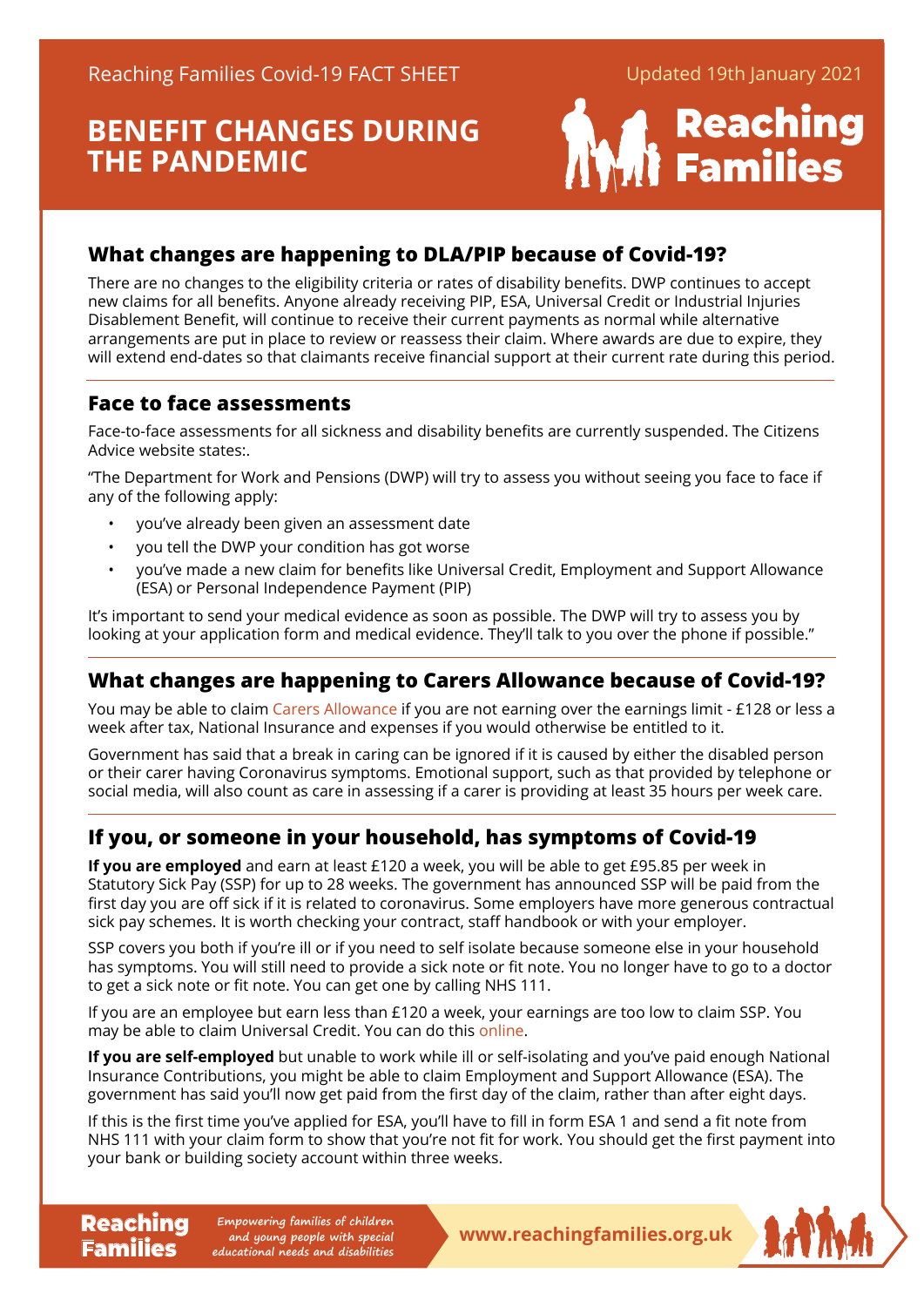# **BENEFIT CHANGES DURING THE PANDEMIC**



#### **If you cannot work from home but have had to take time off work to care for children because of school closures or shielding**

**If you are an employee** you are entitled to take time off to care for a dependent child. There are no rules around how much time you can take off and you should talk to your employer about your options. Time off for a dependant is unpaid, unless your workplace has a policy that it is paid.

If you are unable to work, including from home, due to caring responsibilities arising from coronavirus, such as caring for children who are at home as a result of school or childcare facilities closing, or caring for a vulnerable individual in your household, then you should speak to your employer about whether they plan to place staff on furlough. This would mean that you can be paid 80% (or more if your employer tops it up) of your salary through your usual payslip.

**If you are self-employed** and cannot work during this period, the Government has set up a selfemployed income support scheme (further details below). You may be able to make a claim for Universal Credit until the self-employed income support scheme starts.

The amount you get will depend on your circumstances including household income and will be available to new and existing claimants.

#### **JOB RETENTION SCHEME AND SELF-EMPLOYED INCOME SUPPORT**

#### **If you cannot work from home and your employer decides to close temporarily**

The government has extended the coronavirus job retention scheme if your business is forced to temporarily close because of coronavirus. This will be available to anyone on the PAYE scheme and your employer will need to contact HMRC to apply. In order to qualify, your employer will have to reassign your employment status as a furloughed worker.

Businesses will have flexibility to bring furloughed employees back to work on a part time basis or furlough them full-time. The scheme will pay 80 percent of retained workers' salaries for the hours they were furloughed, up to £2,500 a month. Your employer can top up your salary to more than this if they choose to and must pay for any hours which you work for them.

If you have already been told you are being made redundant you should contact your employer to see if they are now willing to take you back on and reassign you as a furloughed worker. If you have already received a redundancy payment and your employer could take you back on, speak to your employer or the [ACAS helplin](https://www.acas.org.uk/)e, 0300 123 1100 for advice on what to do.

The [ACAS websit](https://www.acas.org.uk/)e also has advice if you are facing redundancy. You might also be able to claim new-style [Jobseekers Allowanc](https://www.gov.uk/jobseekers-allowance)e and, if you need help with other costs, [Universal Credi](https://www.gov.uk/universal-credit/how-to-claim)t.

#### **If you are self-employed and cannot work or have reduced earnings during this period**

The government has extended the self-employed income support scheme. To be eligible, you must have been eligible for the first and second grants in 2020, which means you must earn more than half your income from self employment, have submitted a tax return for 2018/19 and have:

- a trading profit of less than £50,000 for 2018/19, or
- an average trading profit of less than £50,000 for the tax year 2016/17, 2017/18 and 2018/19.
- have submitted your Income Tax Self Assessment tax return for the tax year 2018-19
- traded in the tax year 2019-20

Families

• be trading when you apply, or would be except for COVID-19

**Reaching** Empowering families of children<br> **Reachingfamilies.org.uk**<br> **Reachingfamilies.org.uk Empowering families of children and young people with special educational needs and disabilities**